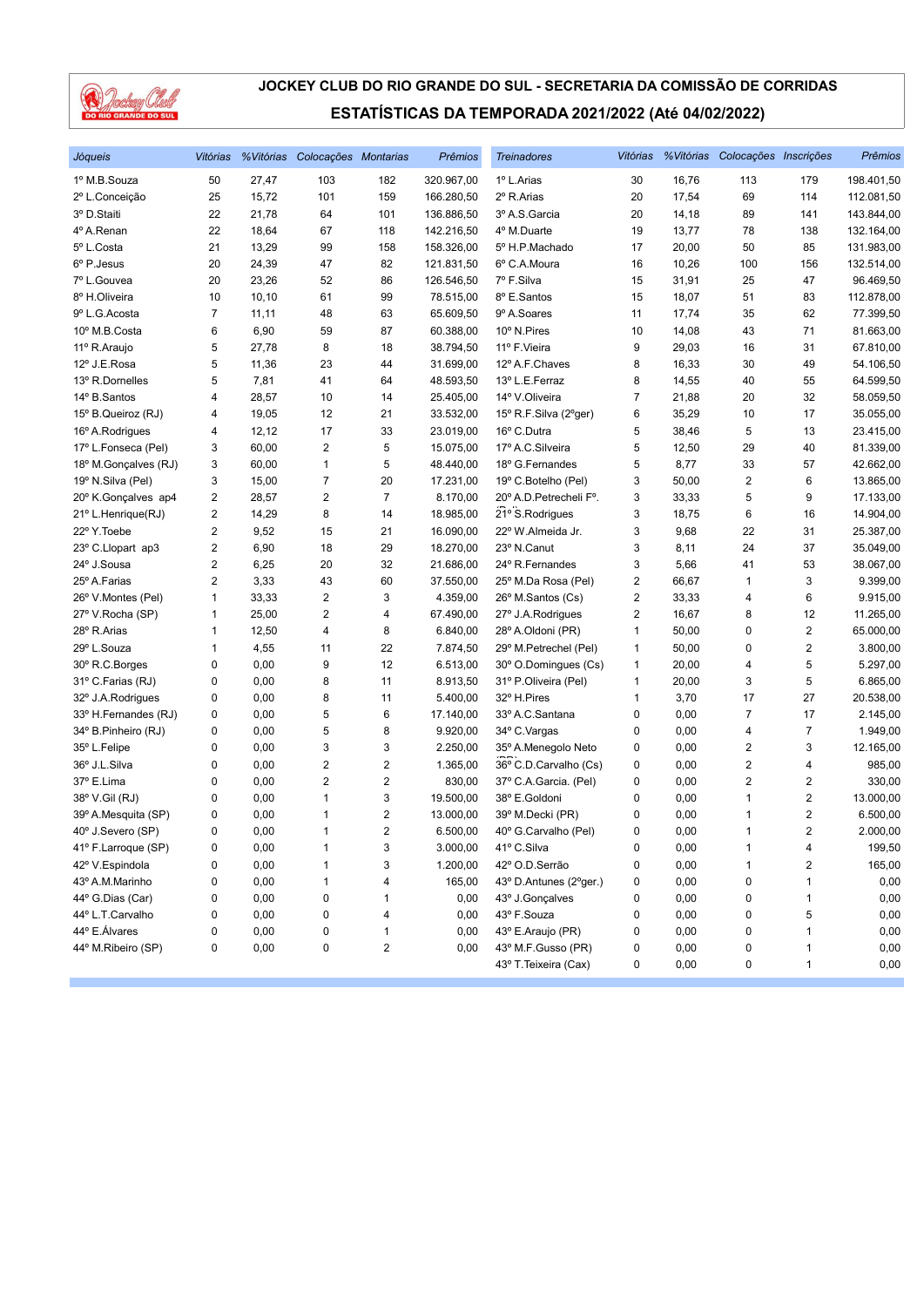

| <b>Reprodutores</b>                         |                          |                         |                         | Corr. Ganh Vit. Coloc. | <b>Prêmios</b> | Avós Maternos                           |                         |                         |                         | Corr. Ganh Vit. Coloc.  | Prêmios    |
|---------------------------------------------|--------------------------|-------------------------|-------------------------|------------------------|----------------|-----------------------------------------|-------------------------|-------------------------|-------------------------|-------------------------|------------|
| 1º Tiger Heart-(Scatmandu)                  | 21                       | 13                      | 25                      | 35                     | 139.565,50     | 1º Roi Normand-(Exclusive Native)       | 21                      | 10                      | 20                      | 67                      | 130.053,00 |
| 2º Oliver Zip-USA(City Zip)                 | 12                       | 6                       | 16                      | 38                     | 112.089,00     | 2º Wild Event-(Wild Again)              | 17                      | 6                       | 15                      | 33                      | 107.195,00 |
| 3º Wired Bryan-USA(Stormy Atlantic)         | 19                       | 7                       | 13                      | 27                     | 71.705,00      | 3º Mensageiro Alado-(Ghadeer)           | 9                       | $\overline{7}$          | 11                      | 23                      | 64.381,50  |
| 4º Adriano-(A.P. Indy)                      | 13                       | 7                       | 12                      | 34                     | 79.487,50      | 4º Put It Back-(Honour and Glory)       | 9                       | 4                       | 8                       | 18                      | 41.633,50  |
| 5° Agnes Gold-(Sunday Silence)              | 12                       | 7                       | 12                      | 28                     | 67.039,50      | 5° Magical Mile-(J.O.Tobin)             | 7                       | 4                       | 8                       | 9                       | 40.390,00  |
| 6° Forestry-(Storm Cat)                     | 14                       | 4                       | 10                      | 25                     | 70.829,00      | 6° Point Given-(Thunder Gulch)          | 8                       | 5                       | 6                       | 16                      | 38.372,50  |
| 7º Midshipman-(Unbridled'S Song)            | 7                        | 3                       | 9                       | 14                     | 55.528,00      | 7º A.P. Indy-(Seattle Slew)             | 1                       | $\mathbf{1}$            | 5                       | $\overline{2}$          | 32.150,00  |
| 8º Glória de Campeão-(Impression)           | 7                        | 5                       | 8                       | 23                     | 57.542,00      | 8º Know Heights-(Shirley Heights)       | 6                       | 3                       | 5                       | 17                      | 30.541,50  |
| 9° Koller-ARG(Orpen)                        | 8                        | 4                       | 7                       | 29                     | 62.838,00      | 9° Watchmon-(Maria'S Mon)               | 2                       | 2                       | 5                       | 4                       | 25.440,00  |
| 10° Goldikovic-(Galileo)                    | 12                       | 6                       | 7                       | 29                     | 61.495,50      | 10° Public Purse-(Private Account)      | 10                      | 3                       | 4                       | 25                      | 41.180,50  |
| 11º Billion Dollar-(Put It Back)            | 14                       | 6                       | $\overline{7}$          | 26                     | 52.242,50      | 11º Redattore-(Roi Normand)             | 6                       | 2                       | 4                       | 24                      | 40.554,00  |
| 12º Victory Is Ours-(Northern Afleet)       | 11                       | 5                       | 6                       | 18                     | 47.710,00      | 12º Blade Prospector-(Music Prospector) | 7                       | 3                       | 4                       | 21                      | 40.222,00  |
| 13º Unbridled Star-(Honour and Glory)       | 4                        | 3                       | 6                       | 11                     | 30.779,50      | 13º Sulamani-(Hernando)                 | 2                       | 2                       | 4                       | 11                      | 25.769,00  |
| 14° First American-(Quiet American)         | 3                        | 3                       | 5                       | 8                      | 44.980,00      | 14° Whywhywhy-(Mr.Greeley)              | 1                       | 1                       | 4                       | 5                       | 24.624,00  |
| 15° Tokay-(Wild Event)                      | 12                       | 4                       | 5                       | 24                     | 39.975,50      | 15° Inexplicable-(Miswaki)              | 5                       | 2                       | 4                       | 8                       | 22.693,00  |
| 16° Holding Glory-(Public Purse)            | 4                        | 3                       | 4                       | 13                     | 46.014,00      | 16° Our Emblem-(Mr.Prospector)          | 1                       | 1                       | 4                       | $\overline{\mathbf{c}}$ | 22.690,00  |
| 17º Desejado Thunder-(Durban Thunder)       | 8                        | 3                       | 4                       | 17                     | 35.188,00      | 17º Top Hat-(Royal Academy)             | 1                       | 1                       | 4                       | 8                       | 21.550,00  |
| 18º Drosselmeyer-USA(Distorted Humor)       | 6                        | 4                       | 4                       | 24                     | 29.584,00      | 18° Grand Slam-PR(Gone West)            | 3                       | 1                       | 4                       | 6                       | 21.372,00  |
| 19º Un Belini-(Put It Back)                 | 2                        | 1                       | 4                       | 10                     | 28.040,00      | 19° Tiger Heart-(Scatmandu)             | 3                       | 1                       | 4                       | 6                       | 19.364,00  |
| 20° Alcorano-(Public Purse)                 | 4                        | 2                       | 4                       | 7                      | 27.142,00      | 20° First American-(Quiet American)     | 8                       | 3                       | 3                       | 28                      | 32.660,00  |
| 21º Mr.Angra-(Romarin)                      | 1                        | 1                       | 4                       | 8                      | 21.550,00      | 21° Cape Town-(Seeking The Gold)        | 3                       | 2                       | 3                       | 9                       | 32.267,00  |
| 22º Union Avenue-USA(Gone West)             | 5                        | 3                       | 4                       | 5                      | 20.971,50      | 22º Vettori-(Machiavellian)             | 6                       | 3                       | 3                       | 8                       | 30.628,00  |
| 23° Kodiak Kowboy-USA(Posse)                | 6                        | 3                       | 4                       | 6                      | 20.715,00      | 23° Tiznow-(Cee'S Tizzy)                | 1                       | 1                       | 3                       | 3                       | 29.200,00  |
| 24° Salto-(Pivotal)                         | 5                        | 2                       | 3                       | 16                     | 22.317,00      | 24° Crimson Tide-(Sadler'S Wells)       | 9                       | 2                       | 3                       | 15                      | 24.759,00  |
| 25° Quick Road-(Jules)                      | 2                        | 1                       | 3                       | 12                     | 20.529,00      | 25° Spend A Buck-(Buckaroo)             | 6                       | 2                       | 3                       | 18                      | 22.371,50  |
| 26° Pioneering-(Mr.Prospector)              | 5                        | 2                       | 3                       | 15                     | 18.175,00      | 26° Choctaw Ridge-USA(Mr.Prospector)    | 4                       | 3                       | 3                       | 13                      | 20.107,50  |
| 27° Poker Face-(Wild Event)                 | 4                        | 2                       | 3                       | 10                     | 16.900,00      | 27° Lil'S Lad-(Pine Bluff)              | 1                       | $\mathbf{1}$            | 3                       | 12                      | 19.768,00  |
| 28° Crocodilo Dandy-PR(Belong To Me)        | 3                        | 2                       | 3                       | 5                      | 15.349,00      | 28° Spring Halo-(Southern Halo)         | 8                       | $\overline{\mathbf{c}}$ | 3                       | 18                      | 17.515,00  |
| 29° Taludo-(Music Prospector)               | 2                        | 2                       | 3                       | 4                      | 13.110,00      | 29° Romarin-(Itajara)                   | 2                       | 2                       | 3                       | 4                       | 15.609,00  |
| 30° Wild Event-(Wild Again)                 | 5                        | 2                       | 2                       | 8                      | 49.545,00      | 30° Woodman-(Mr.Prospector)             | 1                       | 1                       | 3                       | 6                       | 13.705,00  |
| 31º Redattore-(Roi Normand)                 | 8                        | 2                       | $\sqrt{2}$              | 40                     | 34.559,00      | 31º Roman Ruler-(Fusaichi Pegasus)      | 1                       | 1                       | 2                       | 1                       | 27.200,00  |
| 32° Out Of Control-(Vettori)                | 6                        | 2                       | $\sqrt{2}$              | 25                     | 25.836,50      | 32° Salute The Sarge-(Forest Wildcat)   | 2                       | $\mathbf{1}$            | 2                       | 9                       | 26.738,00  |
| 33° Jeune-Turc-(Know Heights)               | 4                        | 2                       | $\sqrt{2}$              | 20                     | 24.882,00      | 33° Clackson-(I Say)                    | 4                       | $\overline{\mathbf{c}}$ | $\overline{\mathbf{c}}$ | 19                      | 20.910,00  |
| 34° Courtier-(Pioneerof The Nile)           | 10                       | 2                       | 2                       | 23                     | 24.766,50      | 34° Dodge-(Mr.Prospector)               | 9                       | 2                       | 2                       | 24                      | 19.608,00  |
| 35° Catcher In The Sky-(Catcher In The Rye) | 4                        | 2                       | $\overline{c}$          | 17                     | 18.181,00      | 35° Ghadeer-(Lyphard)                   | 5                       | 2                       | 2                       | 16                      | 17.811,50  |
| 36° É do Sul-(Irish Fighter)                | 1                        | 1                       | 2                       | 5                      | 17.199,00      | 36° Notation-(Well Decorated)           | 3                       | $\mathbf{1}$            | 2                       | 6                       | 17.424,00  |
| 37º Embaixador Inglês-SP(First American)    | 3                        | 1                       | $\overline{2}$          | 13                     | 15.501,50      | 37º Mark Of Esteem-(Darshaan)           | 3                       | 2                       | $\boldsymbol{2}$        | 5                       | 16.148,00  |
| 38° Eyeofthetiger-(Tempranero)              | 2                        | 1                       | $\sqrt{2}$              | 8                      | 12.687,50      | 38° Fast Fingers-(Mt.Livermore)         | 4                       | 2                       | $\sqrt{2}$              | 9                       | 15.989,50  |
| 39º Arambaré-(Jarraar)                      | 1                        | 1                       | 2                       | 3                      | 10.965,00      | 39° Linngari-(Indian Ridge)             | 1                       | 1                       | 2                       | $\overline{c}$          | 14.600,00  |
| 40° Nedawi-(Rainbow Quest)                  | 4                        | 2                       | 2                       | 5                      | 9.790,00       | 40° Northern Afleet-(Afleet)            | 6                       | 2                       | 2                       | 9                       | 12.975,00  |
| 41° Crafty C.T.-(Crafty Prospector)         | 3                        | 1                       | $\sqrt{2}$              | 6                      | 9.570,00       | 41º Fahim-(Green Desert)                | 3                       | $\overline{\mathbf{c}}$ | $\sqrt{2}$              | 9                       | 12.913,00  |
| 42º Valente Master-(Holzmeister)            | 1                        | 1                       | 2                       | 1                      | 8.820,00       | 42° Red Runner-(Storm Cat)              | 2                       | 1                       | 2                       | 8                       | 12.607,50  |
| 43° Chronnos-(Elusive Quality)              | 2                        | $\overline{\mathbf{c}}$ | $\overline{\mathbf{c}}$ | 0                      | 7.290,00       | 43° Burooj-(Danzig)                     | 4                       | 1                       | 2                       | 12                      | 12.443,50  |
| 44° Mike Toor-(Dodge)                       | 2                        | 1                       | 2                       | 1                      | 6.825,00       | 44° Gilded Time (USA)-(Timeless Moment) | 2                       | 1                       | 2                       | 5                       | 12.439,50  |
| 45° Flymetothemoon-(Roi Normand)            | 3                        | 1                       | 2                       | 1                      | 6.790,00       | 45° Minstrel Glory-(The Minstrel)       | 3                       | 2                       | 2                       | 4                       | 11.095,00  |
| 46° Kentuckian-(Tiznow)                     | $\overline{\mathbf{c}}$  | 1                       | $\mathbf{1}$            | 0                      | 65.000,00      | 46° Christine' S Outlaw-(Wild Again)    | 1                       | $\mathbf{1}$            | 2                       | $\overline{7}$          | 9.845,00   |
| 47° Put It Back-(Honour and Glory)          | $\overline{\mathcal{I}}$ | 1                       | 1                       | 23                     | 20.273,00      | 47º American Gipsy-(Septième Ciel)      | 4                       | 2                       | 2                       | 3                       | 9.430,00   |
| 48° Que Fenômeno-(Northern Afleet)          | 2                        | 1                       | $\mathbf{1}$            | 10                     | 15.980,00      | 48° Cherokee Run-(Runaway Groom)        | $\overline{\mathbf{c}}$ | 1                       | $\overline{\mathbf{c}}$ | 1                       | 9.400,00   |
| 49° T.H.Approval-(With Approval)            | 4                        | 1                       | $\mathbf{1}$            | 11                     | 11.220,00      | 49° Caro Tordilho-(Ringaro)             | 1                       | 1                       | 2                       | 4                       | 9.342,00   |
| 50° Sanduka-(Wild Event)                    | 1                        | 1                       | 1                       | 8                      | 9.870,00       | 50° Mig-(Magical Mile)                  | $\mathbf{1}$            | 1                       | 2                       | $\mathbf{1}$            | 8.820,00   |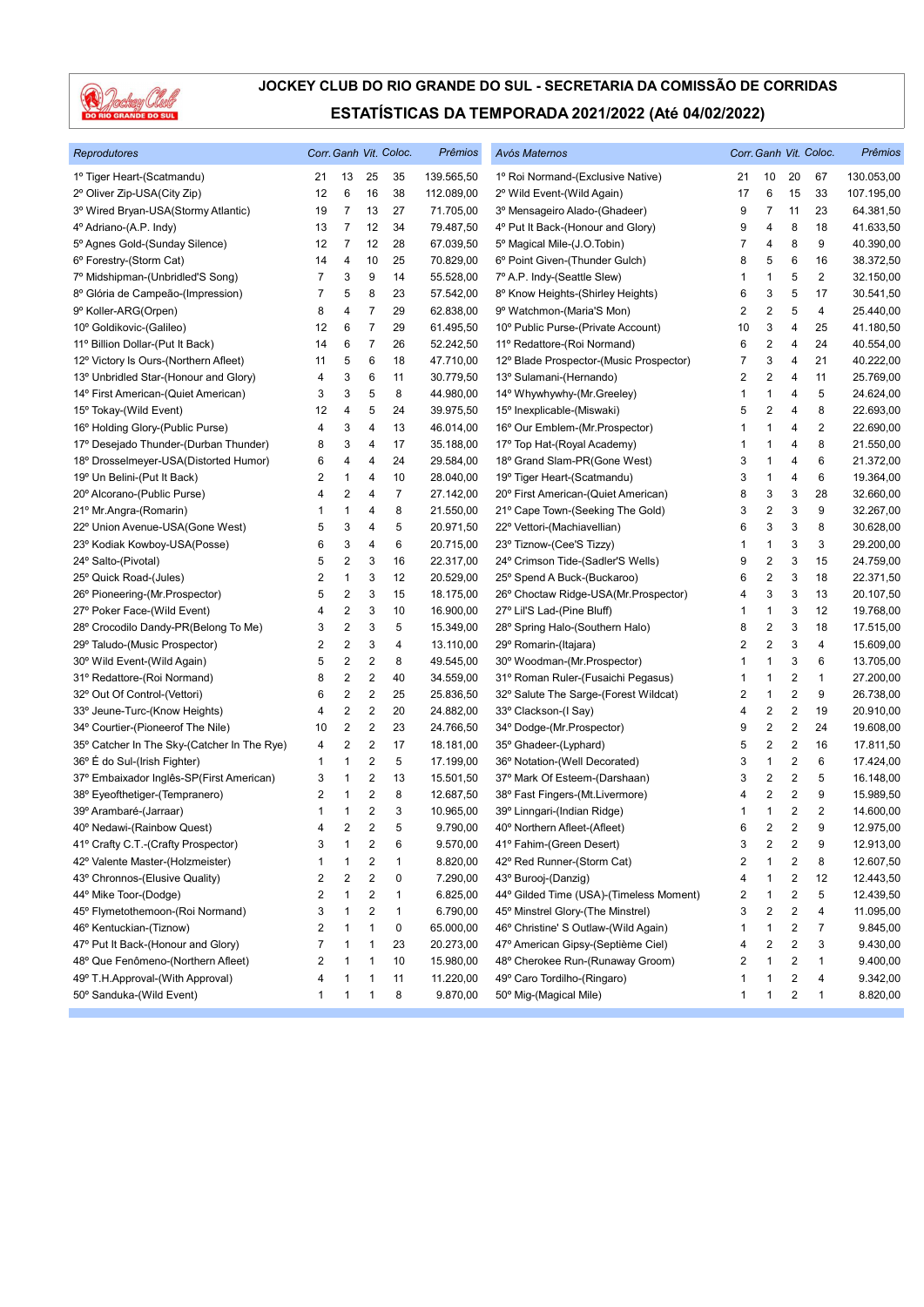

| Proprietários                                |                |                         |                | Corr. Ganh Vit. Coloc.  | Prêmios    | Criadores                             |                |                         |                | Corr. Ganh Vit. Coloc.  | Prêmios    |
|----------------------------------------------|----------------|-------------------------|----------------|-------------------------|------------|---------------------------------------|----------------|-------------------------|----------------|-------------------------|------------|
| 1º Alberto J. Tiellet Miorim                 | 17             | 12                      | 20             | 64                      | 145.568,50 | 1º Haras Figueira do Lago             | 10             | 7                       | 14             | 52                      | 100.103,00 |
| 2º Global Oil Distribuidora de Petróleo Ltda | 18             | 9                       | 19             | 62                      | 105.209,00 | 2º Haras Celcape                      | $\overline{7}$ | $\overline{4}$          | 14             | 24                      | 97.725,50  |
| 3º Stud Sion                                 | 20             | 6                       | 14             | 37                      | 90.891,00  | 3º Haras Springfield                  | 8              | 5                       | 13             | 15                      | 73.839,00  |
| 4° Stud Boate Azul                           | 10             | $\overline{\mathbf{c}}$ | 9              | 26                      | 65.694,00  | 4º Haras Alves Teixeira               | 16             | 7                       | 9              | 40                      | 73.050,50  |
| 5º Ramiro Curi de Lemos                      | 3              | 3                       | 8              | 4                       | 48.065,00  | 5º Haras Capela de Santana            | 15             | 7                       | 8              | 26                      | 58.660,50  |
| 6 <sup>°</sup> Haras Maluga                  | 6              | 4                       | $\overline{7}$ | 19                      | 57.069,50  | 6º Haras J.G.                         | 15             | 5                       | 8              | 33                      | 53.722,50  |
| 7º Mauricio Roriz dos Santos                 | 8              | 5                       | $\overline{7}$ | 14                      | 52.434,50  | 7º Haras Santa Maria de Araras        | 19             | 6                       | 7              | 42                      | 97.105,00  |
| 8º Haras Uberlândia                          | 7              | 4                       | $\overline{7}$ | 22                      | 42.476,00  | 8º Haras Maluga                       | 7              | 4                       | 7              | 19                      | 57.460,00  |
| 9º Coudelaria San Paolo                      | 5              | 3                       | $\overline{7}$ | 15                      | 41.133,50  | 9º Haras Uberlândia                   | 8              | 4                       | 7              | 34                      | 52.326,00  |
| 10° Haras Rio Iguassu                        | 7              | 4                       | 5              | 11                      | 90.475,00  | 10° Haras Santarém                    | 7              | 4                       | 7              | 11                      | 39.635,00  |
| 11º Stud Lobão de Pelotas                    | 6              | 3                       | 5              | 16                      | 35.000,00  | 11º Haras Dilema                      | 3              | 1                       | 7              | 12                      | 38.422,50  |
| 12º Stud Alegretense                         | 1              | 1                       | 5              | 4                       | 23.085,00  | 12º Haras Vale Verde                  | 9              | 5                       | 6              | 13                      | 45.220,00  |
| 13º Stud Slick                               | 8              | 4                       | 5              | 11                      | 22.749,00  | 13º Haras Ereporã                     | 4              | 3                       | 6              | 6                       | 28.060,50  |
| 14º Ricardo Corrêa                           | 4              | 2                       | 4              | 19                      | 47.030,50  | 14° Stud Ferragus                     | 6              | $\overline{2}$          | 5              | 11                      | 27.754,00  |
| 15° Stud Casablanca                          | 10             | 4                       | 4              | 14                      | 29.067,50  | 15º Haras Cima                        | 4              | $\mathbf{1}$            | 4              | 11                      | 35.035,50  |
| 16º Haras das Araucárias                     | 3              | 2                       | 4              | $\overline{c}$          | 17.760,00  | 16° Haras Di Cellius                  | 8              | 4                       | 4              | 26                      | 31.928,50  |
| 17º Stud Duplo Ouro                          | 7              | 3                       | 3              | 16                      | 64.042,00  | 17º Haras Anderson                    | 5              | 3                       | 4              | 15                      | 24.326,50  |
| 18° Guilherme Vargas Dias                    | 5              | 3                       | 3              | 39                      | 36.417,00  | 18º Haras Corunilha                   | $\overline{2}$ | $\overline{2}$          | 4              | 5                       | 21.670,00  |
| 19° Stud Red Bier                            | $\overline{2}$ | 2                       | 3              | 4                       | 24.500,00  | 19º Haras Torrão de Ouro              | 1              | 1                       | 4              | 8                       | 21.550,00  |
| 20° Stud Vicente Garbin Obino                | 4              | 3                       | 3              | 3                       | 20.575,00  | 20° Haras Doce Vale                   | 4              | 3                       | 4              | 6                       | 16.890,00  |
| 21° Stud Brother and Sister                  | 2              | 1                       | 3              | 11                      | 19.769,00  | 21º Haras Rio Iguassu                 | 8              | $\sqrt{2}$              | 3              | 8                       | 81.280,00  |
| 22° Stud Kid                                 | 1              | 1                       | 3              | 12                      | 19.768,00  | 22º Paulo Neri de Lima Bergamo        | 2              | $\mathbf{1}$            | 3              | 4                       | 29.800,00  |
| 23° Franklin José Chaves                     | 5              | 2                       | 3              | 12                      | 17.005,00  | 23º Haras Regina                      | 3              | 3                       | 3              | 5                       | 27.250,00  |
| 24° Gil Boczianowski Irala                   | 3              | 2                       | 3              | 5                       | 15.938,00  | 24º Haras Ponta Porã                  | 9              | $\overline{2}$          | 3              | 15                      | 25.095,00  |
| 25° Coudelaria Internacional                 | 3              | 3                       | 3              | 6                       | 15.672,00  | 25° Haras Estrela Energia             | 2              | $\mathbf{1}$            | 3              | 14                      | 22.065,00  |
| 26° Stud Mo Bay                              | 1              | 1                       | 3              | 0                       | 13.600,00  | 26° Haras Santa Rita da Serra         | 6              | 3                       | 3              | 21                      | 21.864,50  |
| 27º Haras dos Girassóis                      | $\overline{2}$ | 2                       | 3              | 1                       | 11.325,00  | 27º Haras Cruz de Pedra               | 4              | $\overline{2}$          | 3              | 10                      | 20.389,00  |
| 28° Luiz Henrique F. dos Santos              | 4              | 2                       | 2              | 13                      | 20.719,00  | 28° Homero Tarragô Filho              | 4              | $\overline{\mathbf{c}}$ | 3              | 13                      | 18.629,50  |
| 29º Agamenon Machado de Assis Berni          | 4              | 2                       | $\overline{c}$ | 11                      | 18.180,00  | 29° Haras Gherar                      | 2              | $\overline{2}$          | 3              | 11                      | 16.192,50  |
| 30° Telmo Nunes Estrella                     | 3              | 2                       | $\overline{2}$ | 11                      | 17.270,00  | 30° Haras Santa Ignês de Spanier      | 3              | $\overline{\mathbf{c}}$ | 3              | 6                       | 15.720,00  |
| 31º Ana Claudia Espindola Carvalhal          | 1              | 1                       | $\overline{2}$ | 5                       | 17.199,00  | 31º Haras Nova Vitória                | 3              | $\overline{2}$          | 3              | 5                       | 15.349,00  |
| 32º Stud Vô Chico / Haras Troiano Fialho     | 3              | 1                       | $\overline{c}$ | $\overline{7}$          | 16.131,00  | 32º Haras Cerro Formoso               | 1              | 1                       | 2              | $\mathbf{1}$            | 27.200,00  |
| 33° Stud La Moneda                           | 2              | 2                       | 2              | 8                       | 15.571,00  | 33º Haras Nijú                        | 7              | $\overline{2}$          | 2              | 20                      | 24.254,00  |
| 34° Stud A M L                               | 1              | 1                       | 2              | 0                       | 15.500,00  | 34° Stud Eternamente Rio              | 5              | $\overline{2}$          | $\overline{c}$ | 17                      | 21.415,00  |
| 35° Stud F. F. F. J.                         | 2              | 1                       | $\overline{c}$ | 9                       | 14.662,00  | 35° Haras Cambay                      | 6              | $\overline{2}$          | 2              | 15                      | 17.912,50  |
| 36° Fabiane de Mattos                        | 1              | 1                       | $\overline{c}$ | $\overline{2}$          | 14.600,00  | 36° Coudelaria Monte Parnaso          | 1              | $\mathbf{1}$            | 2              | 5                       | 17.199,00  |
| 37º Stud Pereirão                            | 1              | 1                       | $\overline{c}$ | 8                       | 13.738,00  | 37º Haras Paraiso da Lagoa            | 4              | 1                       | 2              | 17                      | 17.151,50  |
| 38° Rafael Antonio Dias Gomes                | $\overline{2}$ | 2                       | $\overline{2}$ | 10                      | 13.200,00  | 38º Haras LLC                         | 3              | $\mathbf{1}$            | 2              | 4                       | 15.675,00  |
| 39º Henrique Menegotto Lorea                 | 1              | 1                       | $\overline{c}$ | 6                       | 13.156,50  | 39° Stud La Moneda                    | $\overline{2}$ | $\overline{2}$          | $\overline{c}$ | 8                       | 15.571,00  |
| 40° Stud São Jorge Jaguarão                  | $\overline{2}$ | 2                       | $\overline{2}$ | $\overline{\mathbf{4}}$ | 11.835,00  | 40° Agro Pastoril Haras São Luiz Ltda | 3              | $\overline{2}$          | 2              | 10                      | 14.602,50  |
| 41º Diogo de Oliveira Machado                | 4              | 1                       | 2              | 9                       | 11.785,00  | 41º Fabiane de Mattos                 | 1              | 1                       | 2              | 2                       | 14.600,00  |
| 42º Haras Nova Vitória                       | 4              | 2                       | 2              | 5                       | 11.439,00  | 42° Stud Embalagem                    | 2              | 1                       | 2              | $\overline{7}$          | 14.367,00  |
| 43° Stud Hulk                                | 3              | 2                       | 2              | 3                       | 11.215,00  | 43° TBS International Stud            | 2              | 1                       | 2              | 10                      | 14.336,50  |
| 44° Felipe Audino Herzer Brum                |                | 1                       | 2              | 0                       | 11.000,00  | 44° Haras Nacional                    | 3              | 2                       | 2              | 12                      | 13.855,00  |
| 45° Delbio Marques                           | 2              | 2                       | 2              | 8                       | 10.585,00  | 45° Haras Diamante do Sul             | 2              | $\overline{\mathbf{c}}$ | 2              | 10                      | 13.588,00  |
| 46° José Paulo Scorsatto Elias               | 9              | 1                       | 2              | 7                       | 10.264,50  | 46° Igor de Andrade Kickhofel         | 1              | 1                       | 2              | 3                       | 11.689,50  |
| 47º Haras Salles Moura                       | 3              | 2                       | 2              | 6                       | 10.185,00  | 47º Haras Balada                      | 1              | 1                       | 2              | $\overline{7}$          | 9.845,00   |
| 48° Haras Fly With Me                        | 1              | 1                       | 2              | 1                       | 9.400,00   | 48° Haras Tessarollo                  | 1              | 1                       | 2              | 4                       | 9.342,00   |
| 49º Haras Santa Ignês de Spanier             |                | 1                       | 2              | 1                       | 9.399,00   | 49° Thiago Batista                    | 2              | 1                       | 2              | 1                       | 9.330,00   |
| 50° Suedy José Rodrigues da Silva            | $\mathbf{1}$   | 1                       | 2              | 3                       | 9.216,00   | 50° Stud Itaara                       | 3              | $\overline{\mathbf{c}}$ | 2              | $\overline{\mathbf{c}}$ | 8.870,00   |
|                                              |                |                         |                |                         |            |                                       |                |                         |                |                         |            |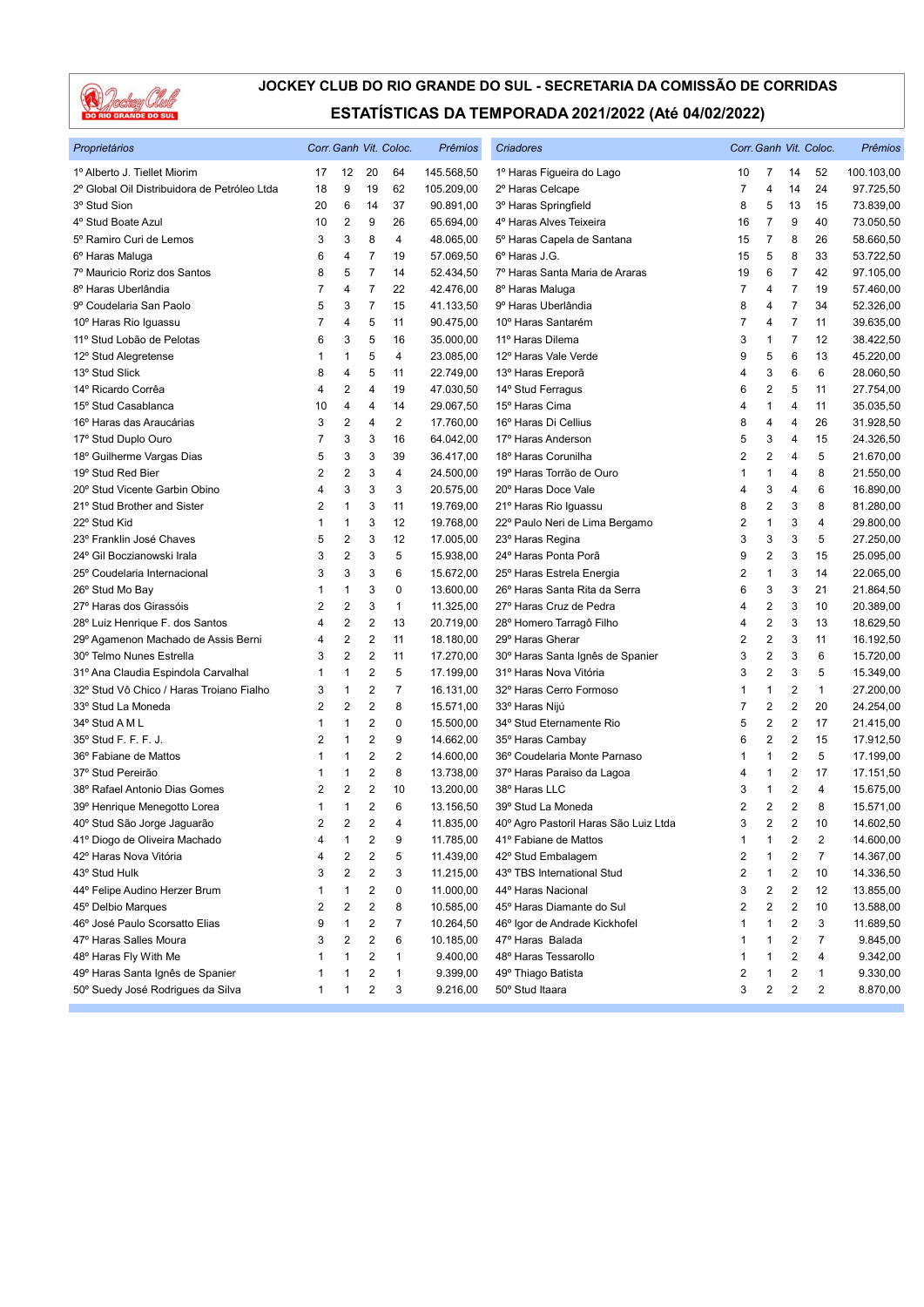

| Criadores (2 anos)             | Corr. Ganh Vit. Coloc. |          |          |             | Prêmios   | Reprodutores (2 anos)                    | Corr. Ganh Vit. Coloc. |          |             |             | <b>Prêmios</b> |
|--------------------------------|------------------------|----------|----------|-------------|-----------|------------------------------------------|------------------------|----------|-------------|-------------|----------------|
| 1º Haras Capela de Santana     | 4                      | 2        | 2        | 2           | 12.190,00 | 1º Wired Bryan-USA(Stormy Atlantic)      | 3                      | 2        | 2           | $\mathbf 0$ | 10.600,00      |
| 2º Haras Rio Iguassu           |                        |          | 1        | 0           | 65.000,00 | 2º Kentuckian-(Tiznow)                   | 2                      |          |             | $\Omega$    | 65.000,00      |
| 3º Haras Santa Maria de Araras | 2                      |          |          |             | 6.890,00  | 3º Adriano-(A.P. Indy)                   |                        |          |             |             | 6.890,00       |
| 4º Aluizio Merlin Ribeiro      |                        | 0        | 0        |             | 19.500,00 | 4° Quiz Kid-(Forestry)                   |                        | $\Omega$ | $\Omega$    | 1           | 19.500,00      |
| 5 <sup>°</sup> Haras Cima      |                        | 0        | 0        |             | 13.000,00 | 5° Forestry-(Storm Cat)                  |                        | $\Omega$ | 0           |             | 13.000,00      |
| 6º Haras Free Way              |                        | $\Omega$ | $\Omega$ |             | 6.500,00  | 6° Tiger Heart-(Scatmandu)               | 2                      | 0        | $\Omega$    |             | 6.500,00       |
| 7º Haras Alves Teixeira        | 3                      | $\Omega$ | 0        |             | 3.250,00  | 7º Billion Dollar-(Put It Back)          | 2                      | 0        | 0           | 1           | 3.250,00       |
| 8º Haras Paraiso da Lagoa      |                        | 0        | 0        | 3           | 2.915,00  | 8º Embaixador Inglês-SP(First American)  |                        | 0        | 0           | 3           | 2.915,00       |
| 9º Haras Vale Verde            | 2                      | 0        | 0        |             | 1.590,00  | 9º Tokay-(Wild Event)                    | 2                      | $\Omega$ | 0           | 2           | 1.590,00       |
| 10° Eládio Mavignier Benevides |                        | 0        | 0        |             | 1.060,00  | 10° Victory Is Ours-(Northern Afleet)    | 2                      | 0        | $\Omega$    | 1           | 1.590,00       |
| 11º Homero Tarragô Filho       |                        | 0        | 0        |             | 530,00    | 11º Goldikovic-(Galileo)                 | 2                      | 0        | 0           |             | 1.060,00       |
| 11º Haras das Araucárias       |                        | 0        | $\Omega$ |             | 530,00    | 12º La Fúria Negra-PR(Mensageiro Alado)  |                        | 0        | 0           |             | 530,00         |
| 13º Stud Globo                 |                        | 0        | 0        |             | 265,00    | 12º Redattore-(Roi Normand)              |                        | 0        | $\Omega$    |             | 530,00         |
| 14° Haras Cambay               |                        | 0        | 0        | 0           | 0,00      | 14º Alcorano-(Public Purse)              |                        | 0        | 0           |             | 265,00         |
| 14º Haras Charmville           |                        | 0        | 0        | $\mathbf 0$ | 0,00      | 15° Courtier-(Pioneerof The Nile)        |                        | 0        | $\Omega$    | $\Omega$    | 0,00           |
| 14° Stud Villas de Aguiar      |                        | 0        | 0        | 0           | 0,00      | 15° Koller-ARG(Orpen)                    |                        | $\Omega$ | $\Omega$    | $\Omega$    | 0,00           |
| 14º Haras Santa Rita da Serra  |                        | 0        | 0        | 0           | 0,00      | 15° Joe Owen-RS(Christine'S Outlaw)      |                        | 0        | $\mathbf 0$ | $\mathbf 0$ | 0,00           |
| 14º Haras Ereporã              |                        | 0        | 0        | 0           | 0,00      | 15° Emcee-(Unbridled'S Song)             |                        | 0        | $\Omega$    | $\Omega$    | 0,00           |
| 14º Haras Campestre            |                        | 0        | 0        | 0           | 0,00      | 15° Save The Tiger-ARG(Giant'S Causeway) |                        | 0        | $\Omega$    | $\Omega$    | 0,00           |
| 14º Haras Nijú                 |                        | 0        | 0        | 0           | 0,00      |                                          |                        |          |             |             |                |